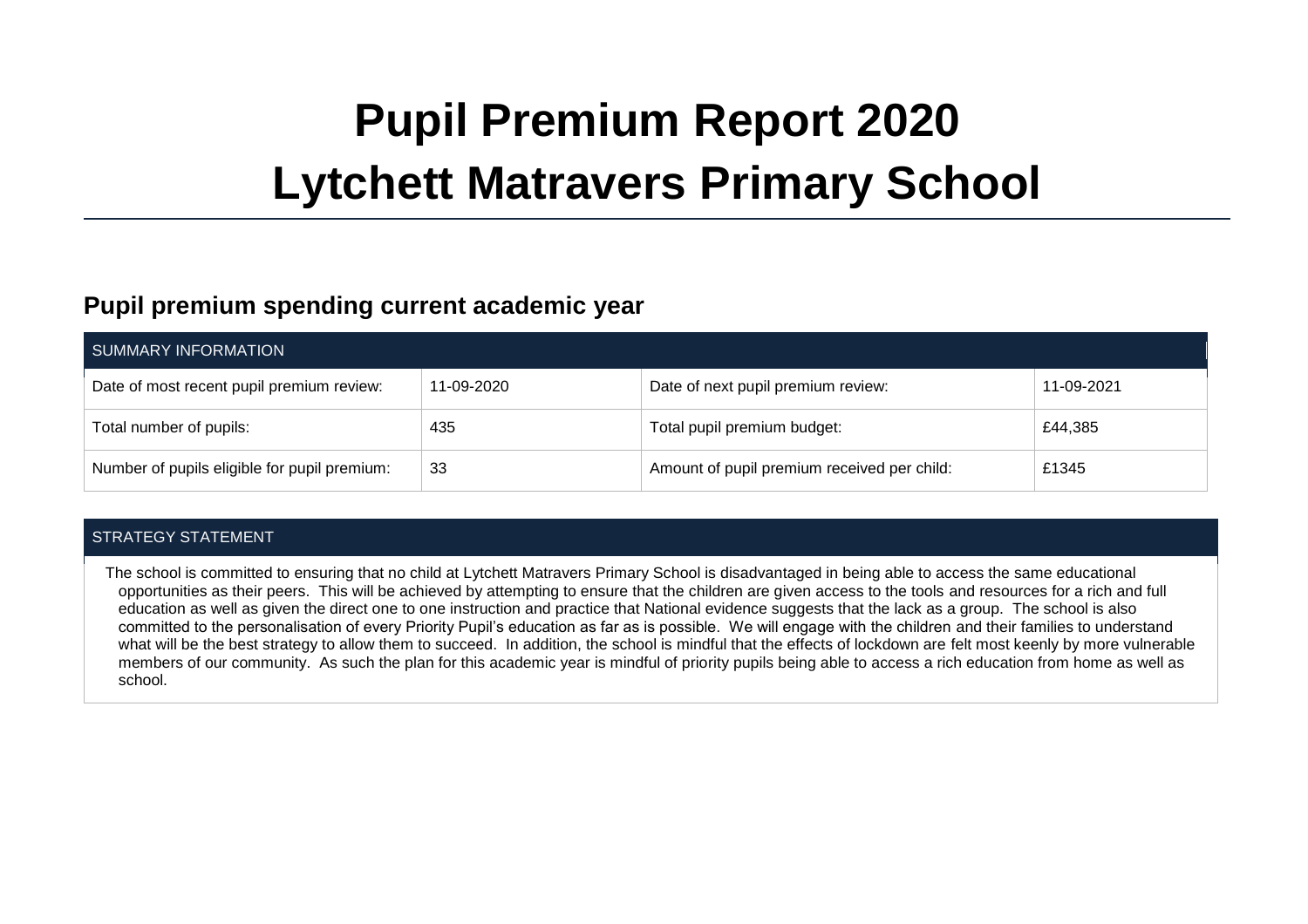## **Assessment information**

| <b>EYFS</b>                     |                                           |                            |                  |  |  |
|---------------------------------|-------------------------------------------|----------------------------|------------------|--|--|
|                                 | Pupils eligible for pupil<br>premium (PP) | Pupils not eligible for PP |                  |  |  |
|                                 |                                           | School Average             | National average |  |  |
| Good level of development (GLD) | 100%                                      | 77%                        | No data for 2020 |  |  |
| Reading                         | 100%                                      | 80%                        | No data for 2020 |  |  |
| Writing                         | 100%                                      | 77%                        | No data for 2020 |  |  |
| Number                          | 100%                                      | 83%                        | No data for 2020 |  |  |
| Shape                           | 100%                                      | 83%                        | No data for 2020 |  |  |

| YEAR 1 PHONICS SCREENING CHECK |                            |                  |  |
|--------------------------------|----------------------------|------------------|--|
| Pupils eligible for PP         | Pupils not eligible for PP | National average |  |
| 71%                            | 84%                        | No data for 2020 |  |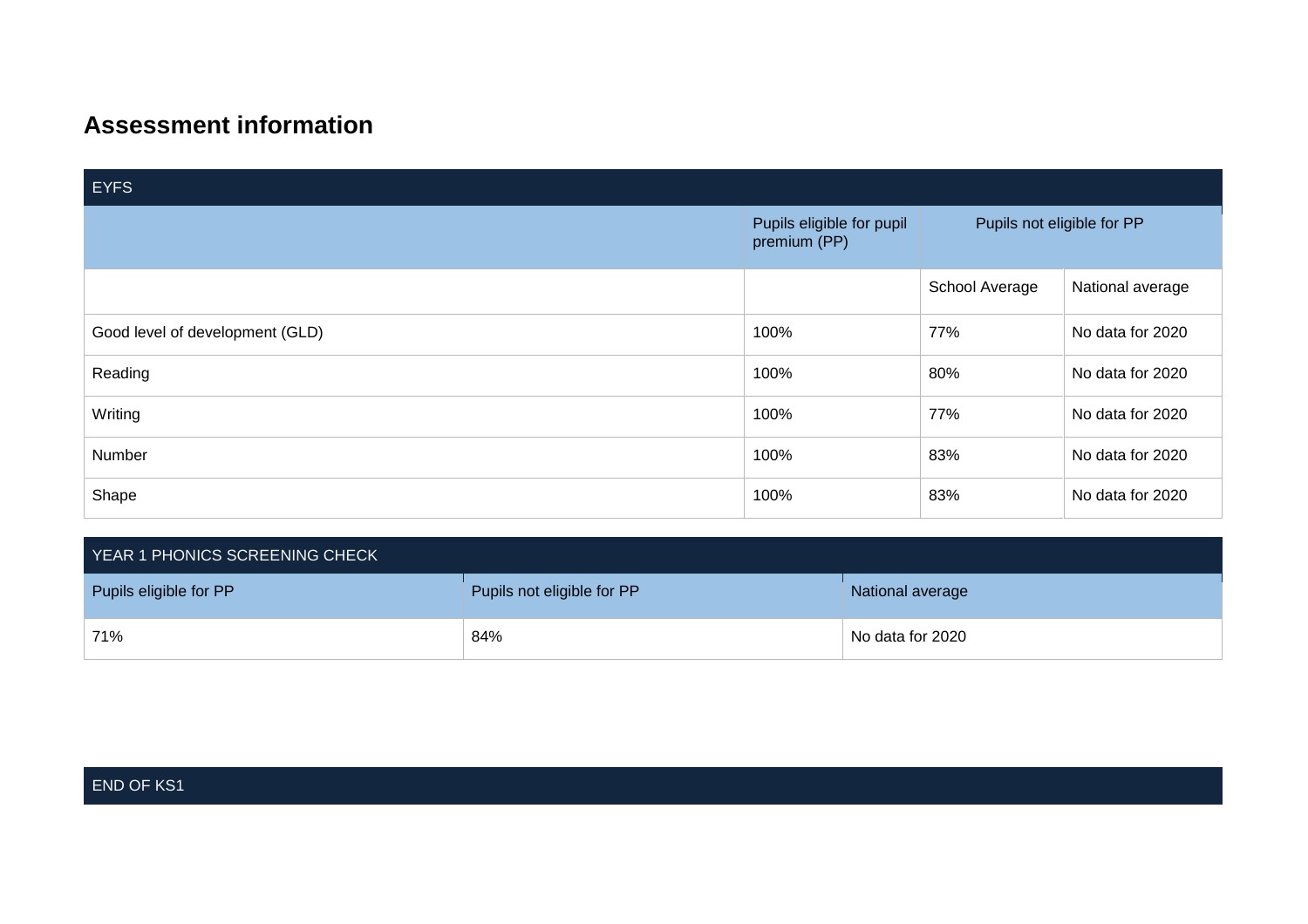| <b>END OF KS1</b>                                                    |                        |                            |                  |  |  |
|----------------------------------------------------------------------|------------------------|----------------------------|------------------|--|--|
|                                                                      | Pupils eligible for PP | Pupils not eligible for PP |                  |  |  |
|                                                                      |                        | School average             | National average |  |  |
| % achieving expected standard or above in reading, writing and maths | 100%                   | 84%                        | No data for 2020 |  |  |
| % making expected progress in reading                                | 100%                   | 90%                        | No data for 2020 |  |  |
| % making expected progress in writing                                | 100%                   | 88%                        | No data for 2020 |  |  |
| % making expected progress in maths                                  | 100%                   | 91%                        | No data for 2020 |  |  |

| <b>END OF KS2</b>                                                    |                        |                            |                  |  |  |
|----------------------------------------------------------------------|------------------------|----------------------------|------------------|--|--|
|                                                                      | Pupils eligible for PP | Pupils not eligible for PP |                  |  |  |
|                                                                      |                        | School average             | National average |  |  |
| % achieving expected standard or above in reading, writing and maths | 67%                    | 84%                        | No data for 2020 |  |  |
| % making expected progress in reading                                | 67%                    | 84%                        | No data for 2020 |  |  |
| % making expected progress in writing                                | 67%                    | 89%                        | No data for 2020 |  |  |
| % making expected progress in maths                                  | 67%                    | 89%                        | No data for 2020 |  |  |

#### **Further data for Pupil Premium children at Key Stage 2**

67% achieving expected standard or above in reading

50% achieving expected standard or above in writing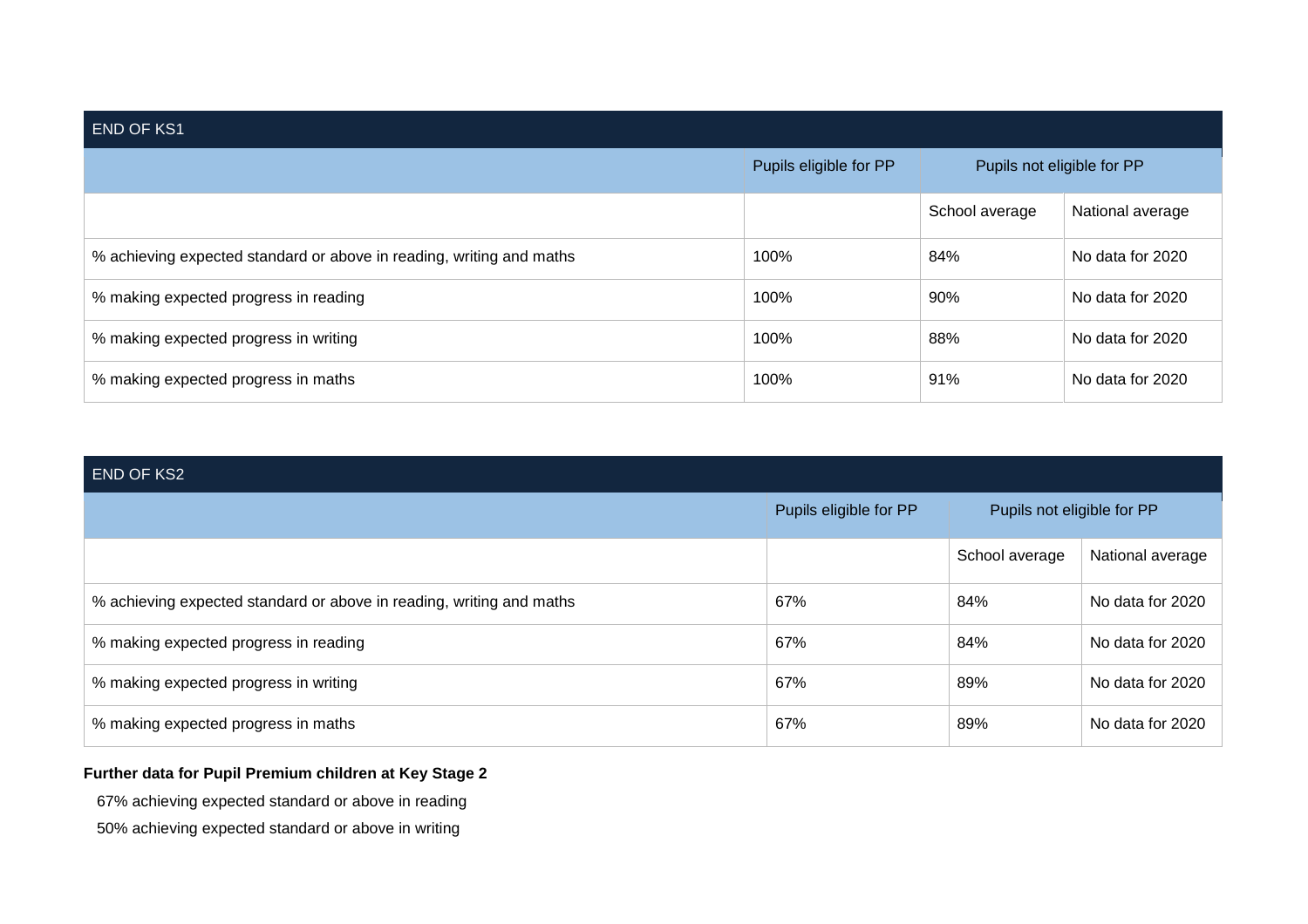80% achieving expected standard or above in maths

- 17% achieving greater depth in reading, writing and maths
- 17% achieving greater depth in reading
- 17% achieving greater depth in writing
- 17% achieving greater depth in maths

## **Barriers to learning**

|   | BARRIERS TO FUTURE ATTAINMENT                                                                                                |
|---|------------------------------------------------------------------------------------------------------------------------------|
|   | Academic barriers: (issues addressed in school such as low levels of literacy/maths)                                         |
| A | Lockdown has impacted heavily on our more vulnerable pupils in 2020. Significant gaps need to be addressed in 2020/2021      |
| B | Access to the same life opportunities as their peers, limiting their understanding of new concepts and learning in key areas |
| C | Self-belief and self-efficacy                                                                                                |

|   | ADDITIONAL BARRIERS                                                                                                  |
|---|----------------------------------------------------------------------------------------------------------------------|
|   | External barriers (issues which require action outside school such as home learning environment and low attendance)  |
| D | Low attendance of PP children has been a barrier to progress historically at LMPS                                    |
|   | Home learning has been an issue with Reading at home being a particular issue.                                       |
|   | Lack of personal IT in the home for many PP children restricts their ability to access online homework and learning. |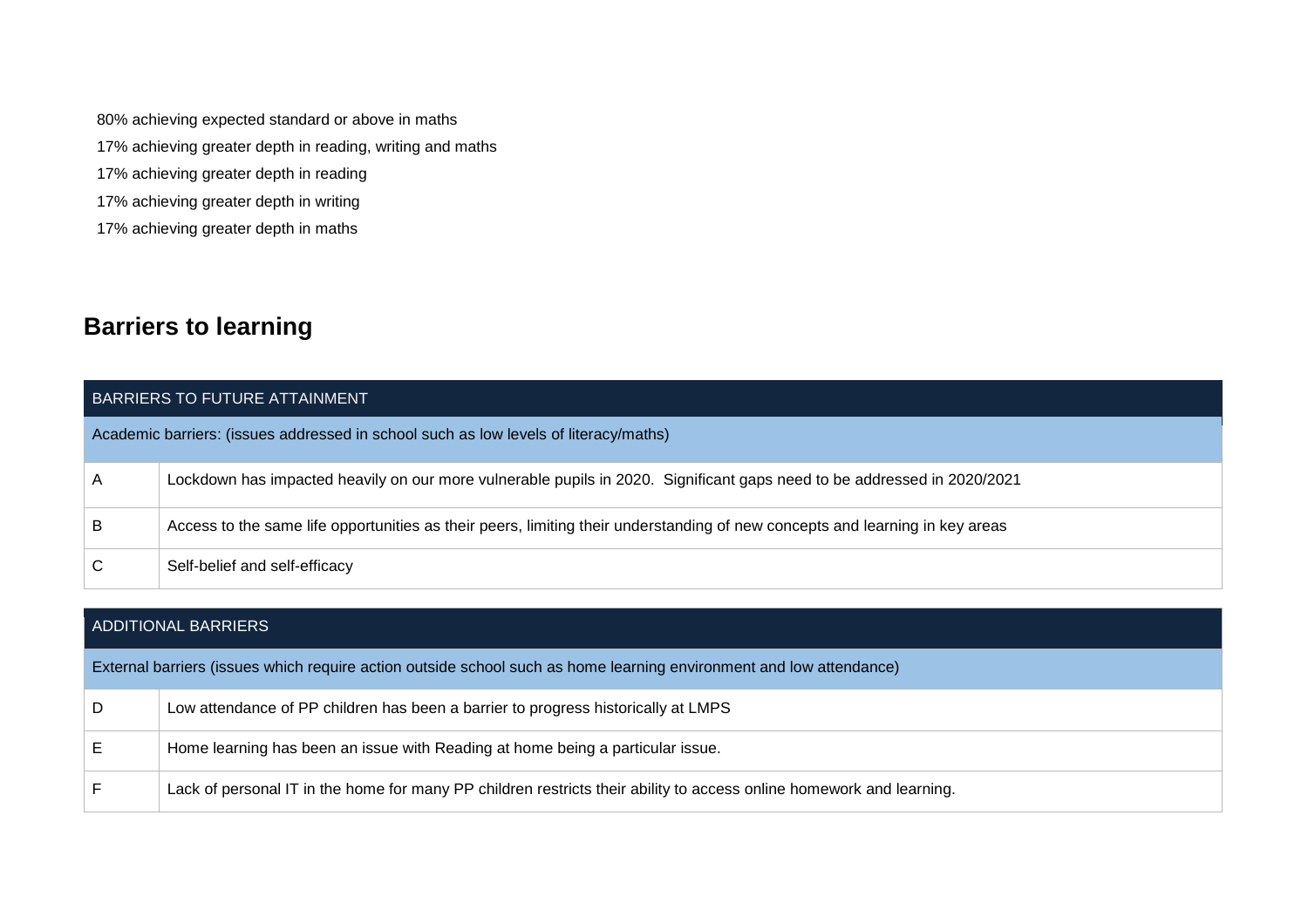| INTENDED OUTCOMES |                                                                                                     |                  |  |  |  |
|-------------------|-----------------------------------------------------------------------------------------------------|------------------|--|--|--|
| Specific outcomes |                                                                                                     | Success criteria |  |  |  |
| A                 | For all priority pupils to be able to access high quality educational resources at school and home. |                  |  |  |  |
| B                 | For all priority pupils to attend school in line with their peers and National expectations         |                  |  |  |  |
| C                 | For all priority pupils to make significant gains with their reading over this academic year        |                  |  |  |  |
| D                 | For all priority pupils to make better than expected progress from their post-lockdown start points |                  |  |  |  |

# **Planned expenditure for current academic year**

|                                                                                                                    | ACADEMIC YEAR 2020/2021                                                                                                                   |                                                                                                                                                                                                                                                         |                                                                                                                                                                                                                                      |                      |                               |  |
|--------------------------------------------------------------------------------------------------------------------|-------------------------------------------------------------------------------------------------------------------------------------------|---------------------------------------------------------------------------------------------------------------------------------------------------------------------------------------------------------------------------------------------------------|--------------------------------------------------------------------------------------------------------------------------------------------------------------------------------------------------------------------------------------|----------------------|-------------------------------|--|
| Quality of teaching for all                                                                                        |                                                                                                                                           |                                                                                                                                                                                                                                                         |                                                                                                                                                                                                                                      |                      |                               |  |
| Action                                                                                                             | Intended outcome                                                                                                                          | What's the evidence and<br>rationale for this choice?                                                                                                                                                                                                   | How will you make sure it's<br>implemented well?                                                                                                                                                                                     | Staff lead           | When will you<br>review this? |  |
| Ensure excellent<br>Mental health support<br>is available to all<br>children with a strong<br>focus on positivity. | Children are better<br>prepared to deal with<br>the effects of the<br>Pandemic and can<br>move forwards<br>positively and<br>confidently. | National research around children's<br>mental health shows a bleak picture<br>even before the pandemic. Enabling<br>children to approach their life and<br>education with a sense of positivity<br>will underpin every aspect of our<br>work this year. | Research recognised<br>$\bullet$<br>effective providers to drive<br>this project.<br>High quality, high impact<br>$\bullet$<br>inputs for children<br>High quality external<br>$\bullet$<br>resources provided.<br>Key aspect of SDP | SF, HH               | January 2021                  |  |
|                                                                                                                    |                                                                                                                                           |                                                                                                                                                                                                                                                         |                                                                                                                                                                                                                                      | Total budgeted cost: | £2700                         |  |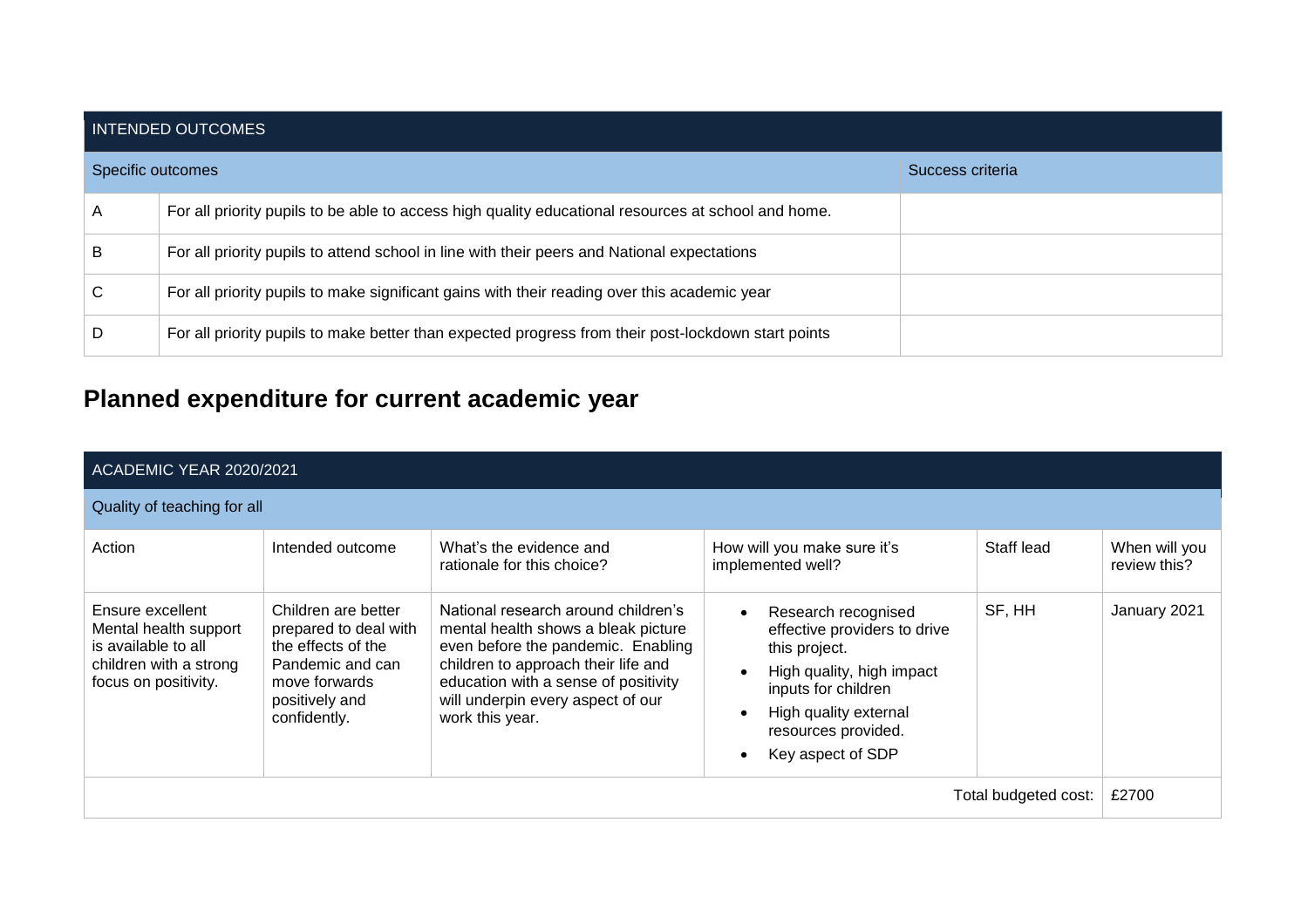| <b>Targeted support</b>                                                                                                                                          |                                                                                                                                                                           |                                                                                                                                                                                                                                                                                                                |                                                                                                                                                                                                                                    |                      |                               |
|------------------------------------------------------------------------------------------------------------------------------------------------------------------|---------------------------------------------------------------------------------------------------------------------------------------------------------------------------|----------------------------------------------------------------------------------------------------------------------------------------------------------------------------------------------------------------------------------------------------------------------------------------------------------------|------------------------------------------------------------------------------------------------------------------------------------------------------------------------------------------------------------------------------------|----------------------|-------------------------------|
| Action                                                                                                                                                           | Intended outcome                                                                                                                                                          | What's the evidence and<br>rationale for this choice?                                                                                                                                                                                                                                                          | How will you make sure it's<br>implemented well?                                                                                                                                                                                   | Staff lead           | When will you<br>review this? |
| Direct, daily teaching<br>sessions (pre-learning<br>and over-learning) for<br>priority pupils in core<br>subjects in particular.<br>Please see SDP for<br>detail | Priority pupils receive<br>direct instruction<br>around key concepts<br>allowing them to<br>make the maximum<br>progress through<br>repeated exposure to<br>key learning. | Key National research indicates that<br>this is one of the most successful<br>strategies in driving rapid progress.<br>The school's pilot of this strategy last<br>year proved successful until it was<br>interrupted by lockdown.<br>£24,570                                                                  | Processes agreed and set<br>$\bullet$<br>by SMT.<br>Baseline used effectively to<br>ensure correct pitch<br>Targets and content<br>overseen by Year Leaders.<br>Regular monitoring by<br><b>SENDCo</b>                             | HH, SF               | Jan 2021                      |
| One to one coaching<br>and pastoral support<br>for priority pupils<br>through SMT and<br>Pastoral lead.                                                          | To allow effective<br>targeting of resources<br>and learning through<br>liaising more fully<br>with targeted children<br>and families                                     | All research through WALE and<br>Trust inputs suggests that strategies<br>are most effective when they are as<br>personalized as possible. This was<br>also the school's experience during<br>the first half of the last academic<br>year. As such this is philosophy and<br>approach to fully embed.<br>£5733 | Full involvement of SMT as<br>PP champions.<br>Effective liaison with families<br>and children.<br>Regular review of<br>individualised programmes<br>for children.                                                                 | HH, LL, SF           | Jan 2021                      |
| To ensure that all<br>priority pupils have<br>access to quality<br>reading for pleasure<br>texts and read regularly<br>through catch up<br>programmes.           | To engender in the<br>children a love of<br>reading which goes<br>beyond school texts.<br>This will impact on all<br>of their skills in this<br>area.                     | This has grown out of the success of<br>our reading strategy for the younger<br>years. Ensuring that the children are<br>not disadvantaged by a lack of texts<br>at home that can be read and<br>enjoyed at home and belong to the<br>child will impact on how reading is<br>valued.<br>£1485                  | Involvement of PP<br>$\bullet$<br>champions for each year.<br>Literacy & EYFS Leads to<br>procure appropriate texts.<br>Regular catch ups with<br>children concerning reading.<br>Reading age checks at key<br>points in the year. | LS, HH, SF, AF       | Jan 2021                      |
|                                                                                                                                                                  |                                                                                                                                                                           |                                                                                                                                                                                                                                                                                                                |                                                                                                                                                                                                                                    | Total budgeted cost: | £31,788                       |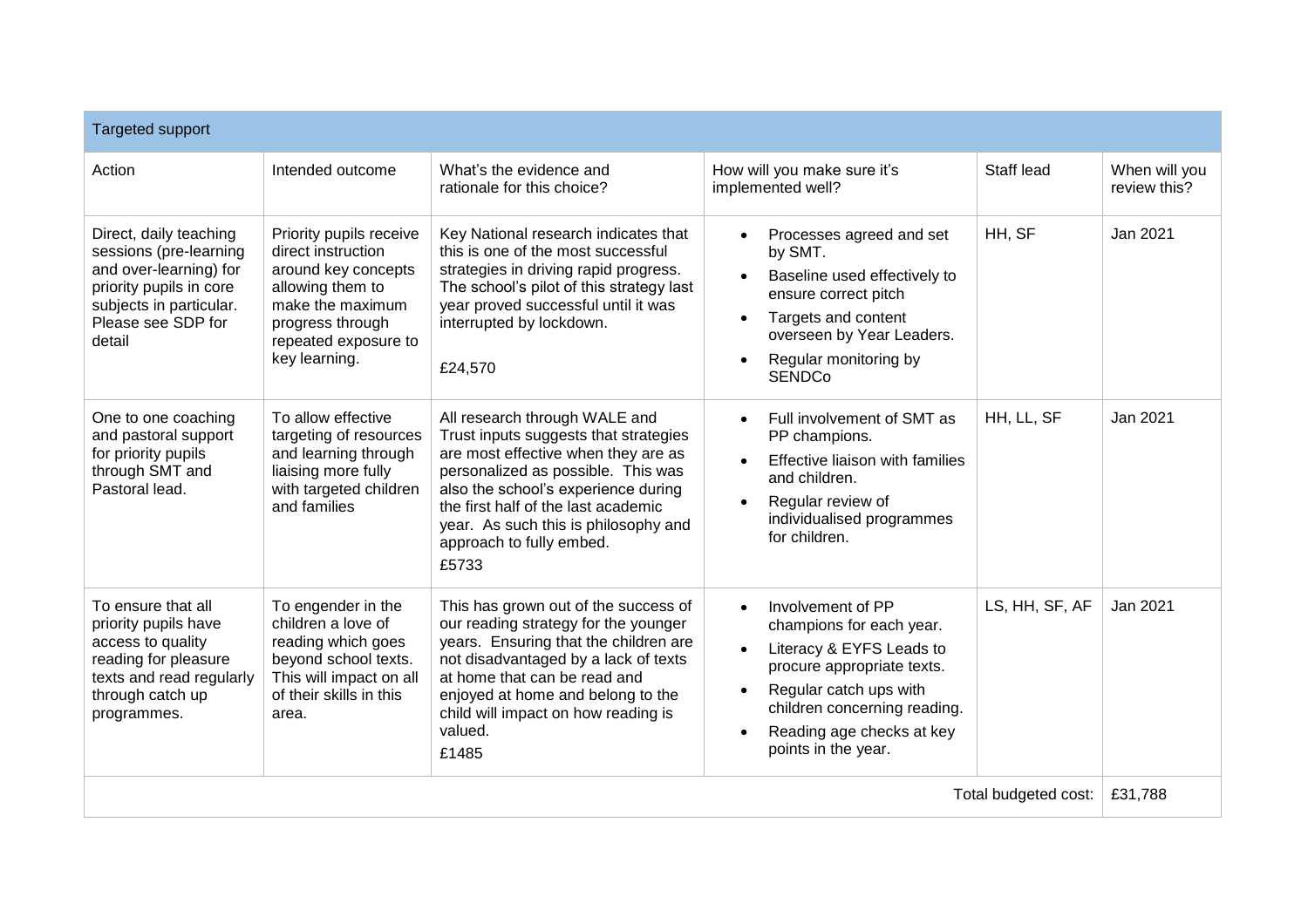| Other approaches                                                                                                                              |                                                                                                                                                                    |                                                                                                                                                                                                                                                                                                                       |                                                                                                                                                                                                                                   |                          |                               |
|-----------------------------------------------------------------------------------------------------------------------------------------------|--------------------------------------------------------------------------------------------------------------------------------------------------------------------|-----------------------------------------------------------------------------------------------------------------------------------------------------------------------------------------------------------------------------------------------------------------------------------------------------------------------|-----------------------------------------------------------------------------------------------------------------------------------------------------------------------------------------------------------------------------------|--------------------------|-------------------------------|
| Action                                                                                                                                        | Intended outcome                                                                                                                                                   | What's the evidence and<br>rationale for this choice?                                                                                                                                                                                                                                                                 | How will you make sure it's<br>implemented well?                                                                                                                                                                                  | Staff lead               | When will you<br>review this? |
| To work with identified<br>families to increase the<br>attendance of priority<br>pupils.                                                      | Children's attendance<br>to improve therefore<br>allowing them to<br>learn more efficiently<br>and to have less<br>gaps in knowledge.                              | High attendance has been seen as a<br>major driver of positive progress<br>nationally. This is back up by data<br>within school which shows that those<br>pupils who missed significant levels<br>of schooling struggled to make the<br>positive progress that they needed to<br>enhance their life chances.<br>£1404 | Regular focus on attendance<br>date by SMT.<br>Weekly intervention by<br>$\bullet$<br>Pastoral lead where<br>concerns arise.<br>Regular liaison with families.<br>$\bullet$<br>Work in partnership with LA<br>attendance officer. | LL, HH, KMg<br><b>SF</b> | November<br>2020              |
| Equalities fund to<br>provide each PP child<br>with funding towards<br>trips, uniform, music<br>lessons etc.                                  | To ensure that PP<br>pupils do not feel<br>disadvantaged and<br>engage fully with<br>school, thus allowing<br>them to make<br>maximum progress.                    | This has proven consistently<br>successful in ensuring that some of<br>the effects of disadvantage are<br>cancelled out. Children have<br>reported that this overcomes many<br>obstacles for them and allows them<br>to flourish in different areas.<br>£3300                                                         | Clear parameters for families<br>through engagement.<br>Pupil interviews guiding<br>$\bullet$<br>choices.<br>Managed through finance to<br>ensure clarity and rigour.                                                             | SF, HH, PL               | January 2021                  |
| To ensure that all<br>Priority Pupils have<br>access to IT and WiFi<br>at home to fully engage<br>in home learning and<br>distanced learning. | That all priority pupils<br>are not<br>disadvantaged by<br>lack of access to IT<br>and school learning<br>platforms thus<br>allowing extra<br>progress to be made. | This proved successful in the last<br>academic year for pupils who lacked<br>this at home. This links well with the<br>targets above that focus on pupil<br>interviews and support targeted from<br>the knowledge gleaned here.<br>£2640                                                                              | Pupil interviews conducted<br>as above.<br>Liaison with focus families.<br>$\bullet$<br>Individual PP plans<br>$\bullet$<br>Review of home learning<br>with pupils                                                                | SF, HH, PL               | January 2021                  |
|                                                                                                                                               |                                                                                                                                                                    |                                                                                                                                                                                                                                                                                                                       |                                                                                                                                                                                                                                   | Total budgeted cost:     | £7344                         |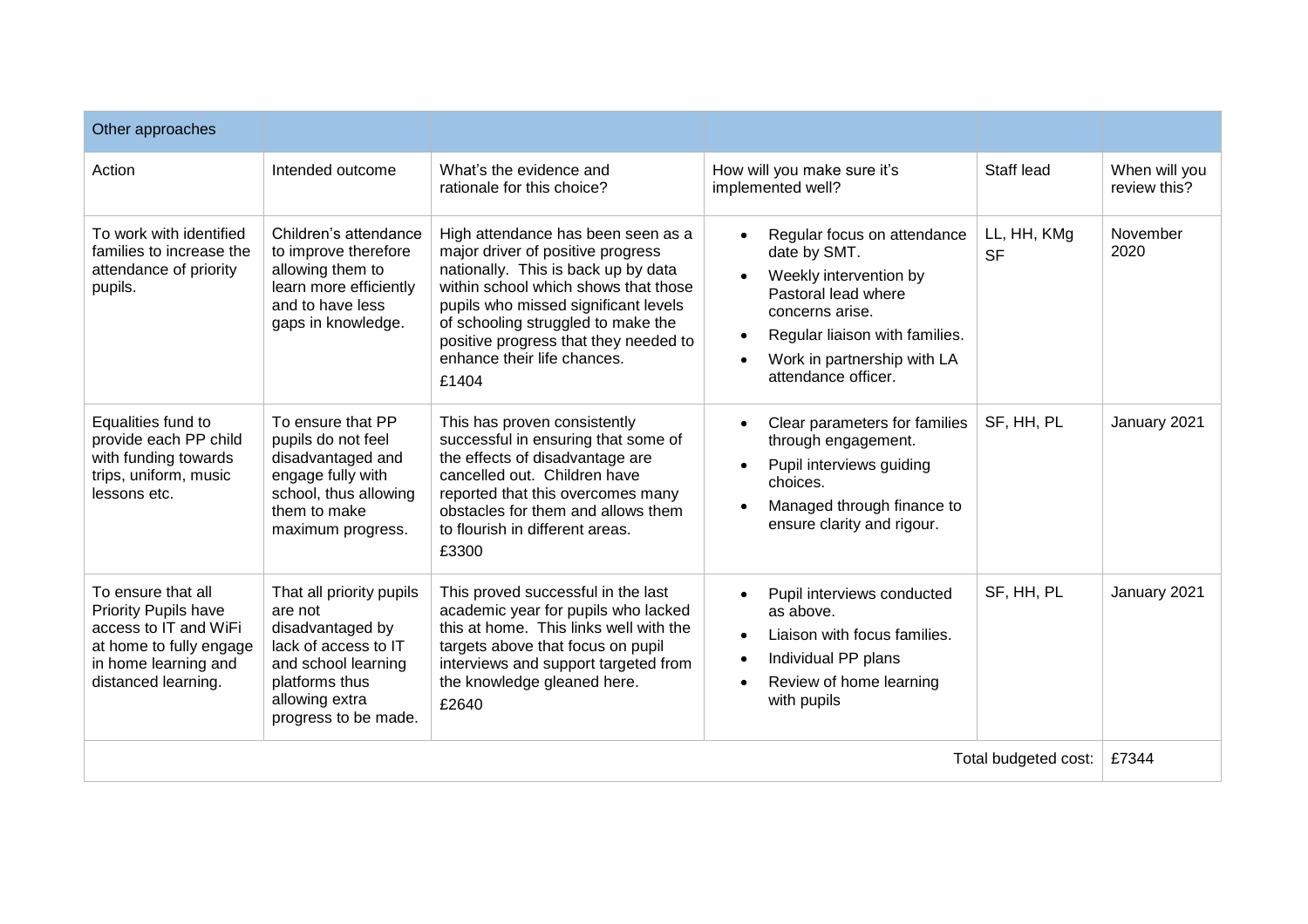#### ADDITIONAL INFORMATION

The progress of Priority Pupils was a key aspect of the school's development plan in the 2019/20 academic year due to concerns around the progress of some of our older vulnerable pupils in particular during the previous academic year. The plan was based on the key findings from assessments and other aspects such as attendance data. The plan was proving to be effective through the Autumn term and assessments were indicating that improved progress was being made by the majority of targeted pupils. However, at the mid-point of the year, education across the world was disrupted by the pandemic and our school, along with others had to find new ways of supporting our pupils. Thankfully many of the strategies could be adapted to help pupils in their new paradigm but with the disruption it is harder to pick out specific targets from data as we would in normal years.

As such our plan for this academic year looks to build upon the successful work from last year, embedding this more fully whilst also ensuring that the worst effects of the pandemic are not allowed to negatively impact upon our most vulnerable children the most. Finally, this year's plan aims to ensure that if further disruption occurs then the school is well prepared to help our vulnerable children as much as possible.

## **Review of expenditure from previous academic year**

| PREVIOUS ACADEMIC YEAR                                                                                                          |                                                                                                                                                                                                                                                 |                                                                                                                                                                                                     |                                                                                                                                                        |       |
|---------------------------------------------------------------------------------------------------------------------------------|-------------------------------------------------------------------------------------------------------------------------------------------------------------------------------------------------------------------------------------------------|-----------------------------------------------------------------------------------------------------------------------------------------------------------------------------------------------------|--------------------------------------------------------------------------------------------------------------------------------------------------------|-------|
| Total grant received: £48,840                                                                                                   |                                                                                                                                                                                                                                                 |                                                                                                                                                                                                     |                                                                                                                                                        |       |
| Quality of teaching for all                                                                                                     |                                                                                                                                                                                                                                                 |                                                                                                                                                                                                     |                                                                                                                                                        |       |
| Action                                                                                                                          | Intended outcome                                                                                                                                                                                                                                | Impact                                                                                                                                                                                              | Lessons learned                                                                                                                                        | Cost  |
| To develop an understanding of<br>attachment issues amongst<br>staff to enhance how needs are<br>addressed not simply behavior. | There are a significant<br>proportion of our Priority Pupils<br>who exhibit attachment<br>disorders.<br>Staff dealing effectively with<br>issues will enable children to<br>feel settled, secure and<br>therefore be more prepared to<br>learn. | This had a positive impact for all<br>children but was particularly<br>effective for our target children<br>whose needs were then deeply<br>considered across the time that the<br>school was open. | This had unforeseen benefits<br>through lockdown and key staff<br>kept in weekly contact with key<br>families to help them with<br>unprecedented needs | £3240 |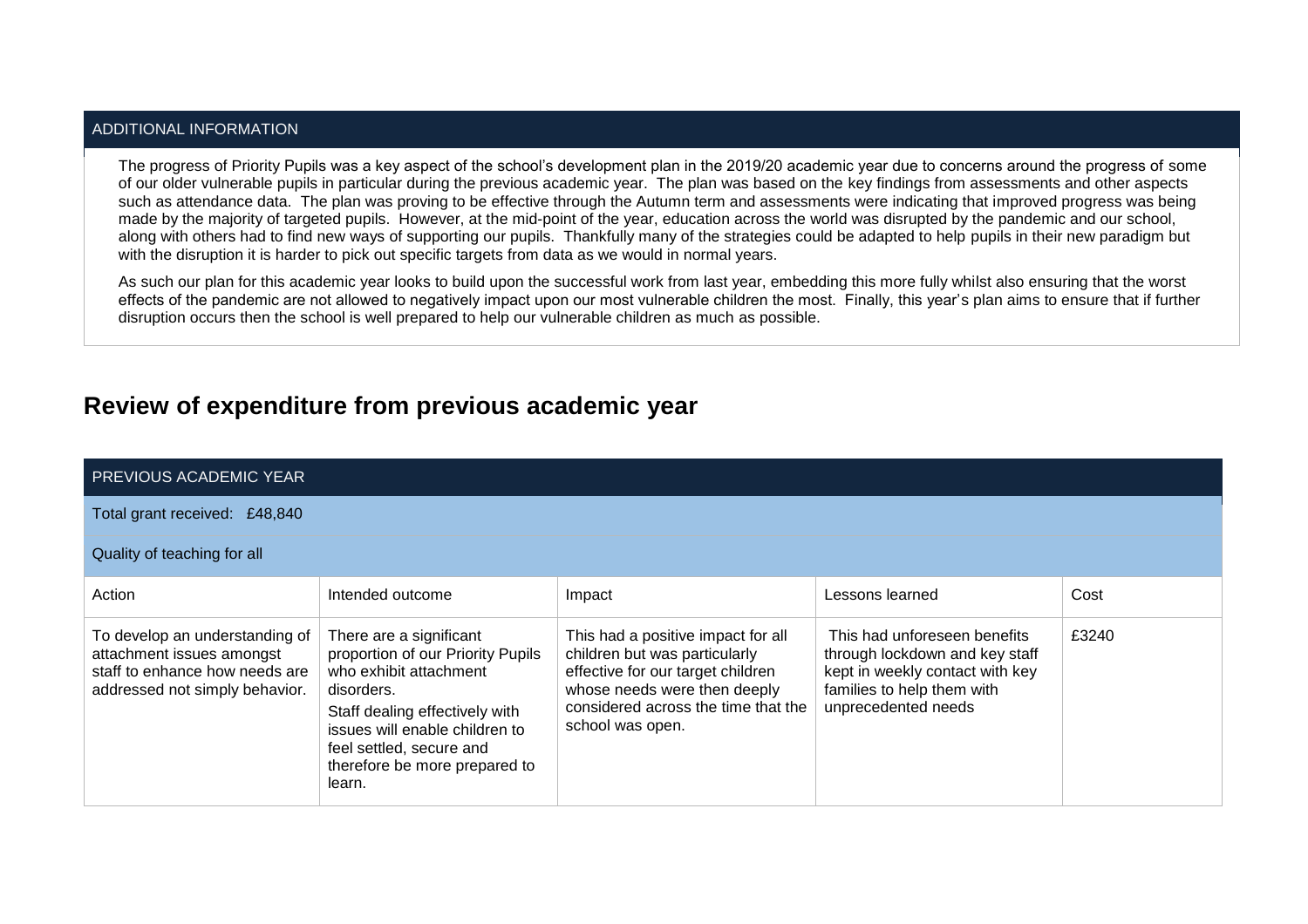| <b>Targeted support</b>                                                                                                                                    |                                                                                                                                                                     |                                                                                                                                                                                        |                                                                                                                                                                                                                                                  |         |  |  |  |
|------------------------------------------------------------------------------------------------------------------------------------------------------------|---------------------------------------------------------------------------------------------------------------------------------------------------------------------|----------------------------------------------------------------------------------------------------------------------------------------------------------------------------------------|--------------------------------------------------------------------------------------------------------------------------------------------------------------------------------------------------------------------------------------------------|---------|--|--|--|
| Action                                                                                                                                                     | Intended outcome                                                                                                                                                    | Impact                                                                                                                                                                                 | Lessons learned                                                                                                                                                                                                                                  | Cost    |  |  |  |
| Out of school, one to one<br>tuition for priority pupils in core<br>subjects.                                                                              | Raise achievement in priority<br>pupils by providing specific,<br>individualized tuition for upper<br>Key Stage 2 children out of<br>normal school hours.           | Assessments conducted towards<br>the end of the Spring term showed<br>that the children who received this<br>made very strong gains. Projected<br>results based on this were positive. | This is most successful when it<br>specifically targets the learning<br>that the child has been receiving<br>that week. It also provides<br>excellent opportunities to look at<br>how performance can be raised<br>for the child in assessments. | £5400   |  |  |  |
| One to one coaching and<br>pastoral support for priority<br>pupils through SMT and<br>Pastoral lead.                                                       | To allow effective targeting of<br>resources and learning through<br>liaising more fully with targeted<br>children and families.                                    | Key weaknesses and barriers for<br>children were identified through<br>this process. This allowed the<br>school to work much more<br>specifically.                                     | This aspect continued<br>electronically during lockdown<br>and provided targeted pupils with<br>critical support. Families really<br>welcomed and valued this.                                                                                   | £5733   |  |  |  |
| Direct, daily teaching sessions<br>(pre-learning and over-learning)<br>for priority pupils in core<br>subjects in particular. Please<br>see SDP for detail | Priority pupils receive direct<br>instruction around key concepts<br>allowing them to make the<br>maximum progress through<br>repeated exposure to key<br>learning. | Results show this worked well at<br>all levels but was particularly<br>successful in upper Key Stage 2<br>where very good gains were made<br>in the assessments the children<br>took.  | The pre-learning and over-<br>learning worked well as it wasn't<br>divorced from the child's<br>classroom experience.<br>This worked very well with our<br>youngest children who were able<br>to keep up rather than having to<br>catch up.      | £24,570 |  |  |  |